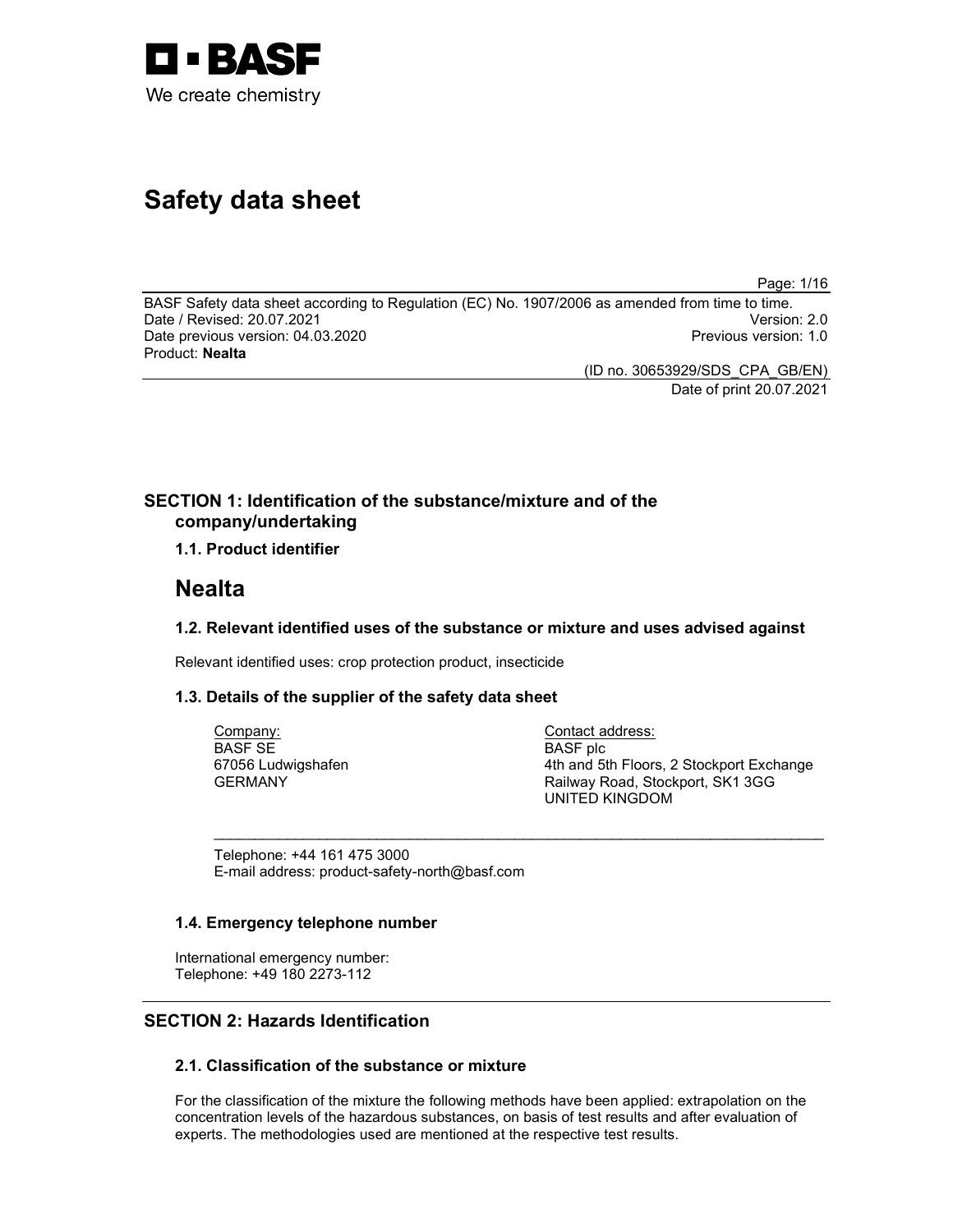Page: 2/16

BASF Safety data sheet according to Regulation (EC) No. 1907/2006 as amended from time to time. Date / Revised: 20.07.2021 Date previous version: 04.03.2020 **Previous version: 1.0** Previous version: 1.0 Product: Nealta

(ID no. 30653929/SDS\_CPA\_GB/EN)

Date of print 20.07.2021

According to Regulation (EC) No 1272/2008 [CLP]

Skin Sens. 1 **H317 May cause an allergic skin reaction.**<br>Carc. 2 **H351 Suspected of causing cancer**. H351 Suspected of causing cancer.

For the classifications not written out in full in this section the full text can be found in section 16.

### 2.2. Label elements

Globally Harmonized System (GHS) in accordance with UK regulations.



Signal Word: Warning

| <b>Hazard Statement:</b><br>H317<br>H351<br><b>EUH401</b> | May cause an allergic skin reaction.<br>Suspected of causing cancer.<br>To avoid risks to human health and the environment, comply with the<br>instructions for use. |
|-----------------------------------------------------------|----------------------------------------------------------------------------------------------------------------------------------------------------------------------|
| Precautionary Statement:                                  |                                                                                                                                                                      |
| P <sub>101</sub><br>P <sub>102</sub><br>P <sub>103</sub>  | If medical advice is needed, have product container or label at hand.<br>Keep out of reach of children.<br>Read carefully and follow all instructions.               |
| Precautionary Statements (Prevention):                    |                                                                                                                                                                      |
| P <sub>201</sub>                                          | Obtain special instructions before use.                                                                                                                              |
| P <sub>202</sub>                                          | Do not handle until all safety precautions have been read and<br>understood.                                                                                         |
| P <sub>261</sub>                                          | Avoid breathing dust/fume/gas/mist/vapours/spray.                                                                                                                    |
| P272                                                      | Contaminated work clothing should not be allowed out of the workplace.                                                                                               |
| P280                                                      | Wear protective gloves/protective clothing/eye protection/face<br>protection.                                                                                        |
| Precautionary Statements (Response):                      |                                                                                                                                                                      |
| P302 + P352                                               | IF ON SKIN: Wash with plenty of soap and water.                                                                                                                      |
| $P308 + P313$                                             | IF exposed or concerned: Get medical attention.                                                                                                                      |
| $P333 + P313$                                             | If skin irritation or rash occurs: Get medical attention.                                                                                                            |
| P363                                                      | Wash contaminated clothing before reuse.                                                                                                                             |
| P391                                                      | Collect spillage.                                                                                                                                                    |
| Precautionary Statements (Storage):                       |                                                                                                                                                                      |
| P405                                                      | Store locked up.                                                                                                                                                     |
| Precautionary Statements (Disposal):                      |                                                                                                                                                                      |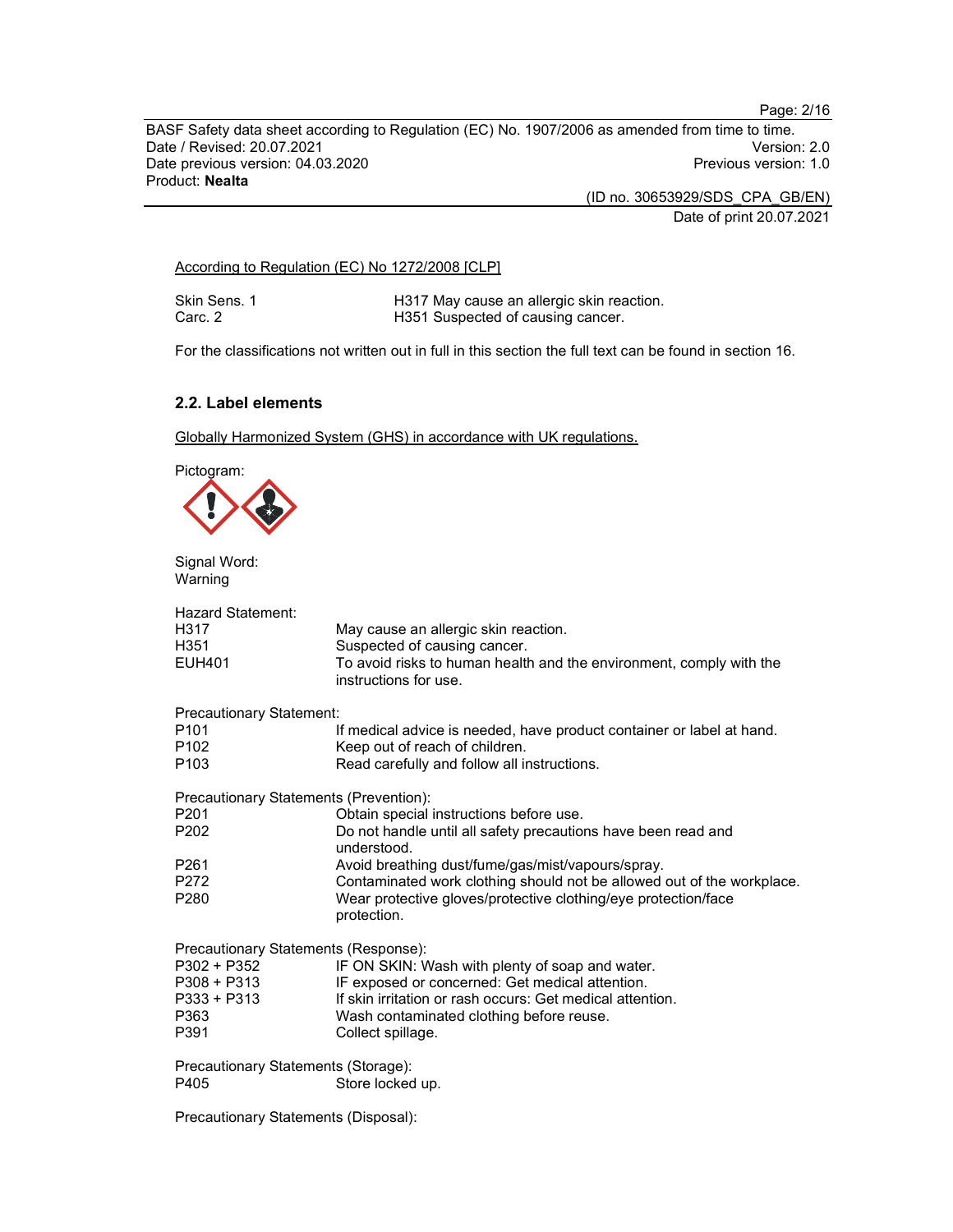Page: 3/16

BASF Safety data sheet according to Regulation (EC) No. 1907/2006 as amended from time to time. Date / Revised: 20.07.2021 Version: 2.0 Date previous version: 04.03.2020 **Previous version: 1.0 Previous version: 1.0** Product: Nealta

(ID no. 30653929/SDS\_CPA\_GB/EN)

Date of print 20.07.2021 P501 Dispose of contents/container to a licensed hazardous-waste disposal contractor or collection site except for empty clean containers which can be disposed of as non-hazardous waste.

### 2.3. Other hazards

According to Regulation (EC) No 1272/2008 [CLP]

See section 12 - Results of PBT and vPvB assessment.

If applicable information is provided in this section on other hazards which do not result in classification but which may contribute to the overall hazards of the substance or mixture.

### SECTION 3: Composition/Information on Ingredients

#### 3.1. Substances

Not applicable

### 3.2. Mixtures

Chemical nature

crop protection product, insecticide, suspension concentrate (SC)

Hazardous ingredients (GHS) according to Regulation (EC) No. 1272/2008

Cyflumetofen (ISO); 2-methoxyethyl (RS)-2-(4-tert-butylphenyl)-2-cyano-3-oxo-3-(α,α,α-trifluoro-otolyl) propionate

> Content (W/W): 18.73 % CAS Number: 400882-07-7

Skin Sens. 1A Carc. 2 H317, H351

Oxirane, methyl-, polymer with oxirane, mono[2,4,6-tris(1-phenylethyl)phenyl] ether Content (W/W): < 3 % CAS Number: 70880-56-7 Eye Dam./Irrit. 2 H319

1,2-benzisothiazol-3(2H)-one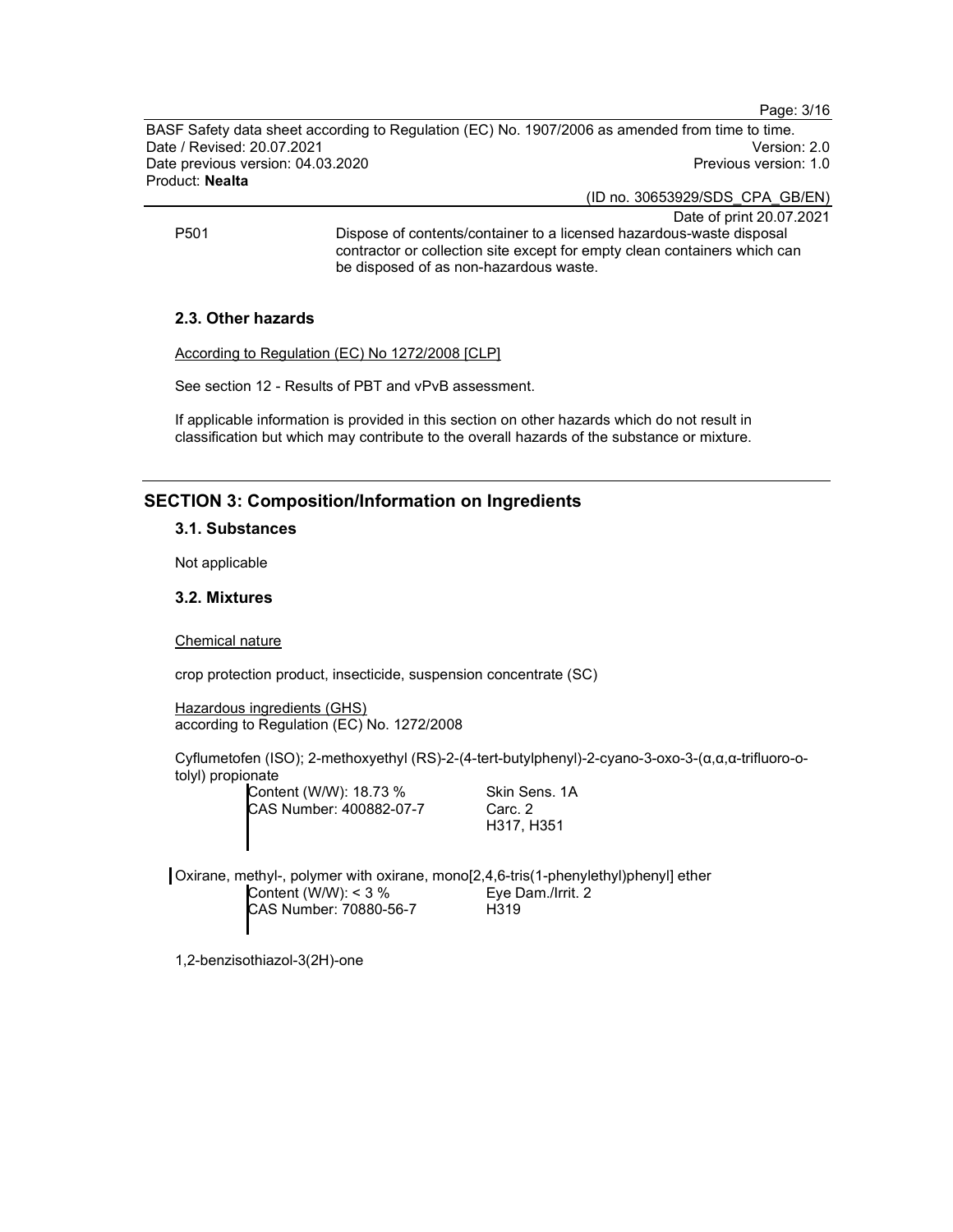Page: 4/16

BASF Safety data sheet according to Regulation (EC) No. 1907/2006 as amended from time to time. Date / Revised: 20.07.2021 Date previous version: 04.03.2020 **Previous version: 1.0** Previous version: 1.0 Product: Nealta

(ID no. 30653929/SDS\_CPA\_GB/EN)

 $.2021$ 

|                  |                                                                                                                                                                                           | Date of print 20.07                                                                                                                                                                                                                                                                                                                                              |
|------------------|-------------------------------------------------------------------------------------------------------------------------------------------------------------------------------------------|------------------------------------------------------------------------------------------------------------------------------------------------------------------------------------------------------------------------------------------------------------------------------------------------------------------------------------------------------------------|
|                  | Content (W/W): < 0.05 %<br>CAS Number: 2634-33-5<br>EC-Number: 220-120-9<br>REACH registration number: 01-<br>2120761540-60<br>INDEX-Number: 613-088-00-6                                 | Acute Tox. 4 (oral)<br>Skin Corr./Irrit. 2<br>Eye Dam./Irrit. 1<br>Skin Sens. 1<br>Aquatic Acute 1<br>Aquatic Chronic 1<br>M-factor acute: 1<br>M-factor chronic: 1<br>H318, H315, H302, H317, H400, H410                                                                                                                                                        |
|                  |                                                                                                                                                                                           | Specific concentration limit:<br>Skin Sens. 1: >= 0.05 %                                                                                                                                                                                                                                                                                                         |
|                  | 2-methylisothiazol-3(2H)-one<br>Content (W/W): < 0.01 %<br>CAS Number: 2682-20-4<br>EC-Number: 220-239-6<br>REACH registration number: 01-<br>2120764690-50<br>INDEX-Number: 613-326-00-9 | Acute Tox. 2 (Inhalation - dust)<br>Acute Tox. 3 (oral)<br>Acute Tox. 3 (dermal)<br>Skin Corr./Irrit. 1B<br>Eye Dam./Irrit. 1<br>Skin Sens. 1A<br>Aquatic Acute 1<br>Aquatic Chronic 1<br>M-factor acute: 10<br>M-factor chronic: 1<br>H330, H317, H314, H301 + H311, H400, H410<br><b>EUH071</b><br>Specific concentration limit:<br>Skin Sens. 1A: >= 0.0015 % |
| Propane-1,2-diol | Content (W/W): < 10 %<br>CAS Number: 57-55-6<br>EC-Number: 200-338-0<br>REACH registration number: 01-<br>2119456809-23                                                                   |                                                                                                                                                                                                                                                                                                                                                                  |
| <b>Bentonite</b> | Content (W/W): $<$ 5 %<br>CAS Number: 1302-78-9<br>EC-Number: 215-108-5                                                                                                                   |                                                                                                                                                                                                                                                                                                                                                                  |

For the classifications not written out in full in this section, including the hazard classes and the hazard statements, the full text is listed in section 16.

# SECTION 4: First-Aid Measures

4.1. Description of first aid measures Remove contaminated clothing.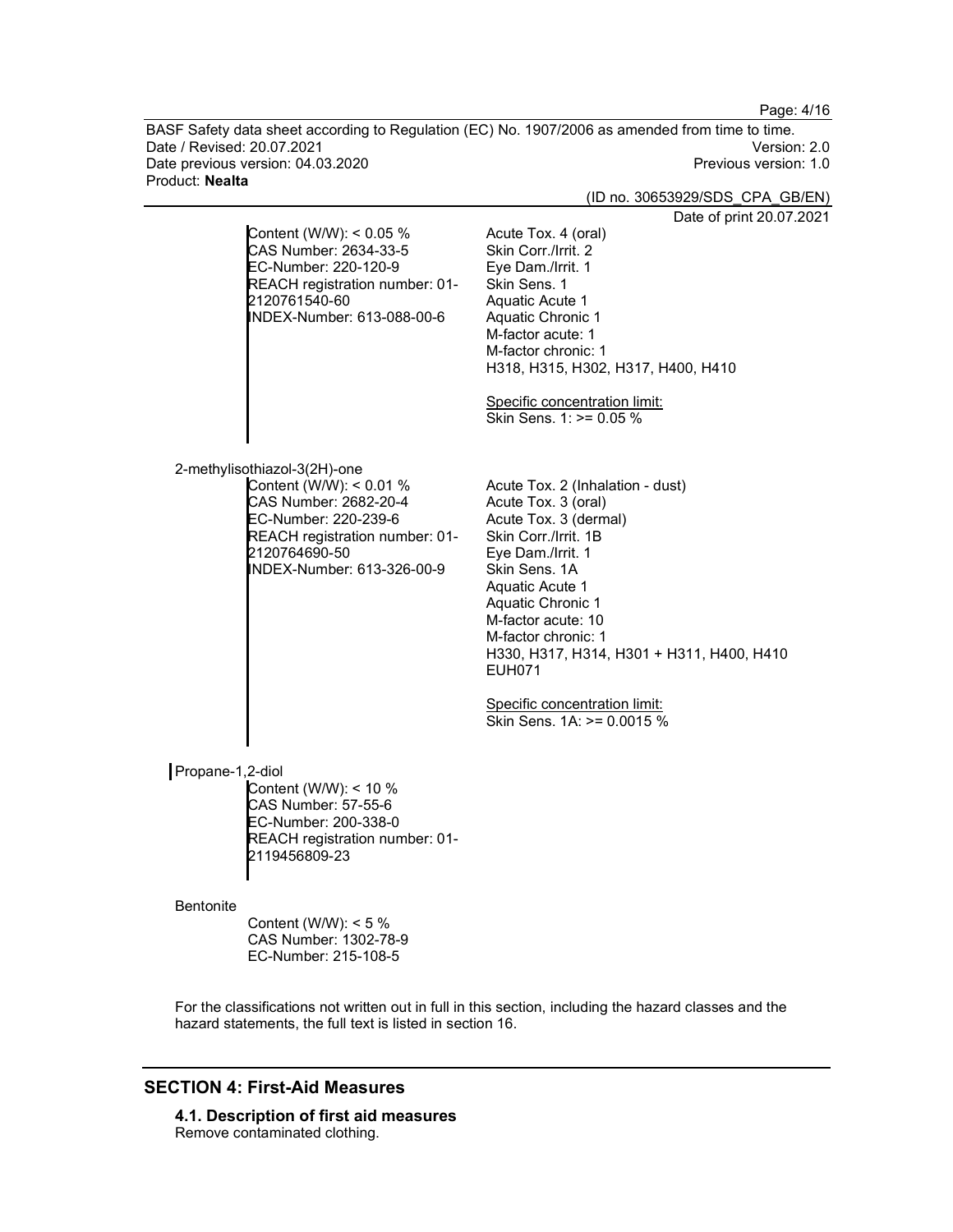Page: 5/16

BASF Safety data sheet according to Regulation (EC) No. 1907/2006 as amended from time to time. Date / Revised: 20.07.2021 Version: 2.0 Date previous version: 04.03.2020 Previous version: 1.0 Product: Nealta

(ID no. 30653929/SDS\_CPA\_GB/EN)

Date of print 20.07.2021

Show container, label and/or safety data sheet to physician.

If inhaled: Keep patient calm, remove to fresh air.

On skin contact: Wash thoroughly with soap and water

On contact with eyes: Wash affected eyes for at least 15 minutes under running water with eyelids held open.

On ingestion: Rinse mouth and then drink 200-300 ml of water.

#### 4.2. Most important symptoms and effects, both acute and delayed

Symptoms: Information, i.e. additional information on symptoms and effects may be included in the GHS labeling phrases available in Section 2 and in the Toxicological assessments available in Section 11., (Further) symptoms and / or effects are not known so far

4.3. Indication of any immediate medical attention and special treatment needed Treatment: Symptomatic treatment (decontamination, vital functions).

### SECTION 5: Fire-Fighting Measures

### 5.1. Extinguishing media

Suitable extinguishing media: water spray, carbon dioxide, foam, dry powder

#### 5.2. Special hazards arising from the substance or mixture

Endangering substances: carbon monoxide, Carbon dioxide, hydrogen fluoride, nitrogen oxides, halogenated compounds, cyanides, silica compounds, sulfur oxides, Phosphorus compounds Advice: The substances/groups of substances mentioned can be released in case of fire.

### 5.3. Advice for fire-fighters

Special protective equipment:

Wear self-contained breathing apparatus and chemical-protective clothing.

Further information:

Collect contaminated extinguishing water separately, do not allow to reach sewage or effluent systems. Dispose of fire debris and contaminated extinguishing water in accordance with official regulations. In case of fire and/or explosion do not breathe fumes. Keep containers cool by spraying with water if exposed to fire.

### SECTION 6: Accidental Release Measures

### 6.1. Personal precautions, protective equipment and emergency procedures

Do not breathe vapour/spray. Use personal protective clothing. Avoid contact with the skin, eyes and clothing.

#### 6.2. Environmental precautions

Do not discharge into the subsoil/soil. Do not discharge into drains/surface waters/groundwater.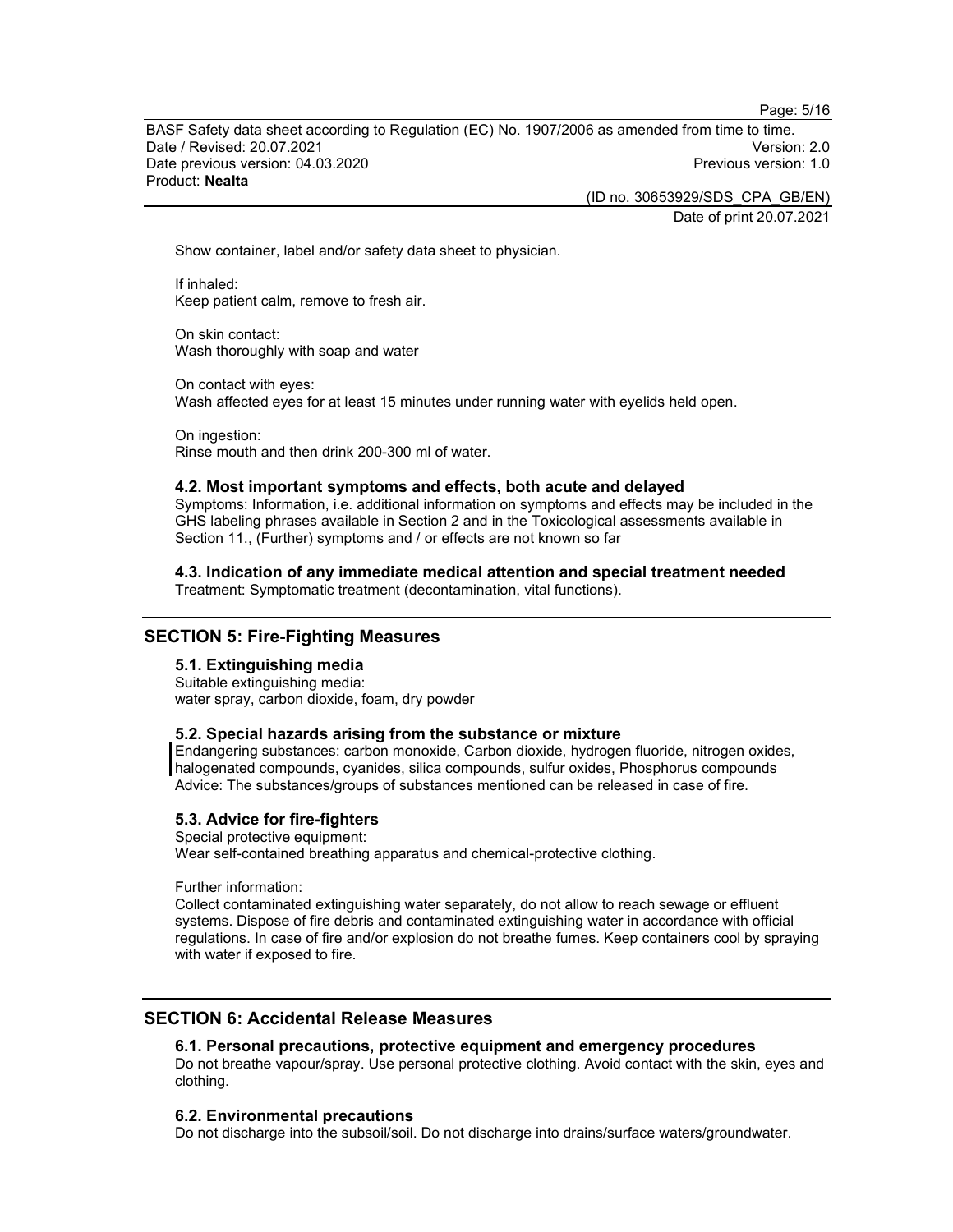Page: 6/16

BASF Safety data sheet according to Regulation (EC) No. 1907/2006 as amended from time to time. Date / Revised: 20.07.2021 Version: 2.0 Date previous version: 04.03.2020 **Previous version: 1.0 Previous version: 1.0** Product: Nealta

(ID no. 30653929/SDS\_CPA\_GB/EN)

Date of print 20.07.2021

Do not allow contamination of public drains or surface or ground waters. Inform local water plc if spillage enters drains and the Environment Agency (England & Wales), the Scottish Environmental Protection Agency (Scotland), or the Environment and Heritage Service (Northern Ireland) if it enters surface or ground waters. Keep people and animals away.

### 6.3. Methods and material for containment and cleaning up

For small amounts: Pick up with suitable absorbent material (e.g. sand, sawdust, general-purpose binder, kieselguhr).

For large amounts: Dike spillage. Pump off product.

Dispose of absorbed material in accordance with regulations. Collect waste in suitable containers, which can be labeled and sealed. Clean contaminated floors and objects thoroughly with water and detergents, observing environmental regulations. Wear suitable protective equipment.

### 6.4. Reference to other sections

Information regarding exposure controls/personal protection and disposal considerations can be found in section 8 and 13.

### SECTION 7: Handling and Storage

### 7.1. Precautions for safe handling

No special measures necessary if stored and handled correctly. Ensure thorough ventilation of stores and work areas. When using do not eat, drink or smoke. Hands and/or face should be washed before breaks and at the end of the shift.

Protection against fire and explosion:

No special precautions necessary. The substance/product is non-combustible. Product is not explosive.

### 7.2. Conditions for safe storage, including any incompatibilities

Segregate from foods and animal feeds. Further information on storage conditions: Keep away from heat. Protect from direct sunlight.

#### 7.3. Specific end use(s)

For the relevant identified use(s) listed in Section 1 the advice mentioned in this section 7 is to be observed.

### SECTION 8: Exposure Controls/Personal Protection

### 8.1. Control parameters

Components with occupational exposure limits

Refer to the current edition of HSE Guidance Note EH40 Occupational Exposure Limits (United Kingdom). For normal use and handling refer to the product label/leaflet.

57-55-6: Propane-1,2-diol

 TWA value 474 mg/m3 ; 150 ppm (WEL/EH 40 (UK)), Total vapour and particulates TWA value 10 mg/m3 (WEL/EH 40 (UK)), Particulate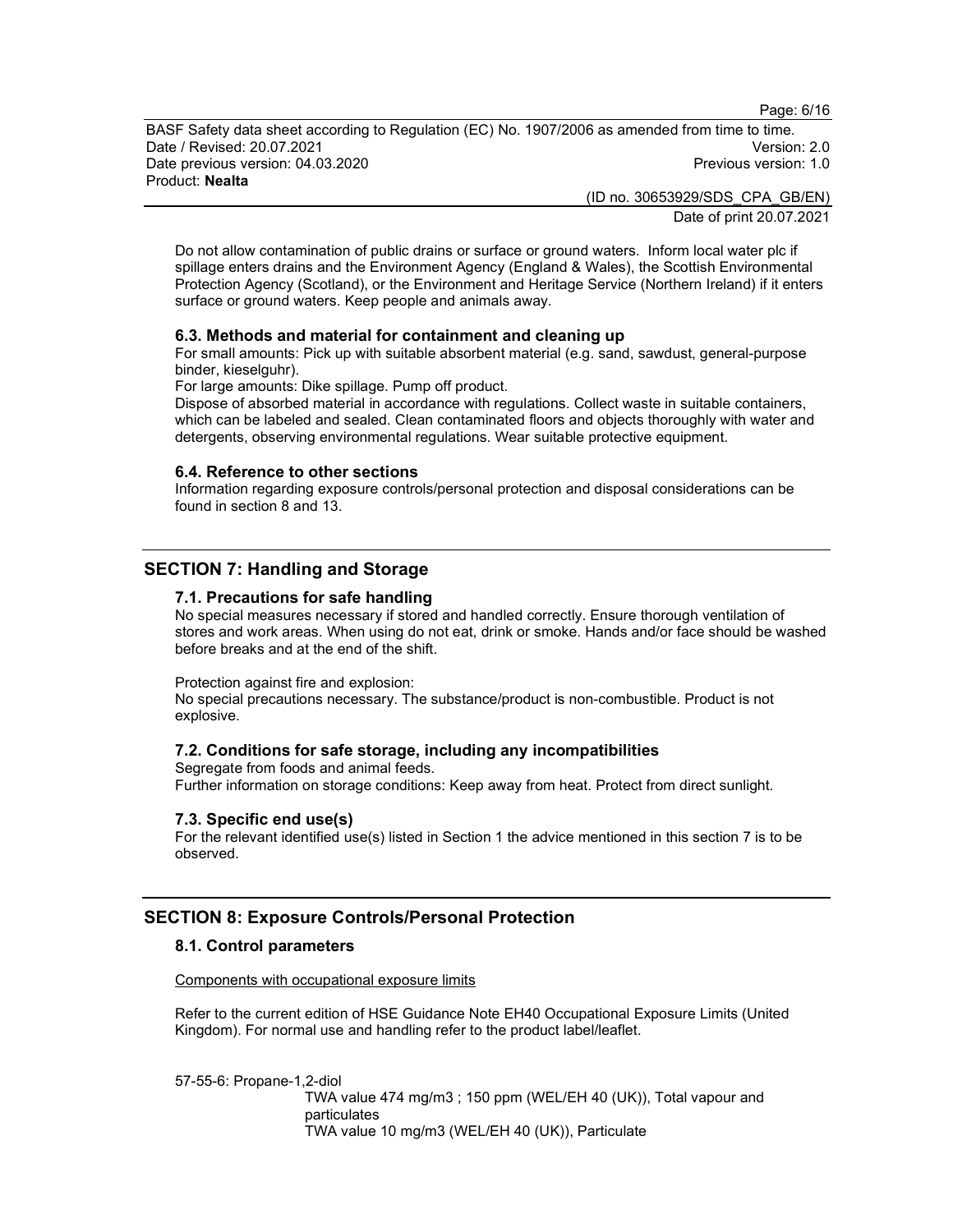Page: 7/16

BASF Safety data sheet according to Regulation (EC) No. 1907/2006 as amended from time to time. Date / Revised: 20.07.2021 Version: 2.0 Date previous version: 04.03.2020 Previous version: 1.0 Product: Nealta

> (ID no. 30653929/SDS\_CPA\_GB/EN) Date of print 20.07.2021

8.2. Exposure controls

Personal protective equipment

Respiratory protection:

Suitable respiratory protection for lower concentrations or short-term effect: Combination filter for gases/vapours of organic, inorganic, acid inorganic, alkaline compounds and toxic particles (e. g. EN 14387 Type ABEK-P3)

Hand protection:

Suitable chemical resistant safety gloves (EN ISO 374-1) also with prolonged, direct contact (Recommended: Protective index 6, corresponding > 480 minutes of permeation time according to EN ISO 374-1): E.g. nitrile rubber (0.4 mm), chloroprene rubber (0.5 mm), butyl rubber (0.7 mm) etc.

Eye protection: Safety glasses with side-shields (frame goggles) (e.g. EN 166)

Body protection:

Body protection must be chosen depending on activity and possible exposure, e.g. apron, protecting boots, chemical-protection suit (according to EN 14605 in case of splashes or EN ISO 13982 in case of dust).

General safety and hygiene measures

The statements on personal protective equipment in the instructions for use apply when handling crop-protection agents in final-consumer packing. Wearing of closed work clothing is recommended. Store work clothing separately. Keep away from food, drink and animal feeding stuffs.

### SECTION 9: Physical and Chemical Properties

#### 9.1. Information on basic physical and chemical properties

| Form:<br>Colour:<br>Odour:<br>Odour threshold: | liquid<br>white<br>odourless                                                             |                            |
|------------------------------------------------|------------------------------------------------------------------------------------------|----------------------------|
|                                                | not applicable, odour not perceivable                                                    |                            |
| pH value:                                      | approx. $5 - 7$<br>$(10 \text{ g/l}, 25 \text{ }^{\circ}\text{C})$                       |                            |
| Melting point:                                 | < 20 °C                                                                                  |                            |
| onset of boiling:                              | 99 °C                                                                                    |                            |
| Flash point:                                   |                                                                                          | (Directive 92/69/EEC, A.9) |
|                                                | No flash point - Measurement made<br>up to the boiling point.                            |                            |
| Evaporation rate:                              |                                                                                          |                            |
|                                                | not applicable                                                                           |                            |
| Flammability:                                  | No dangerous quantities of<br>flammable gases will be produced by<br>contact with water. |                            |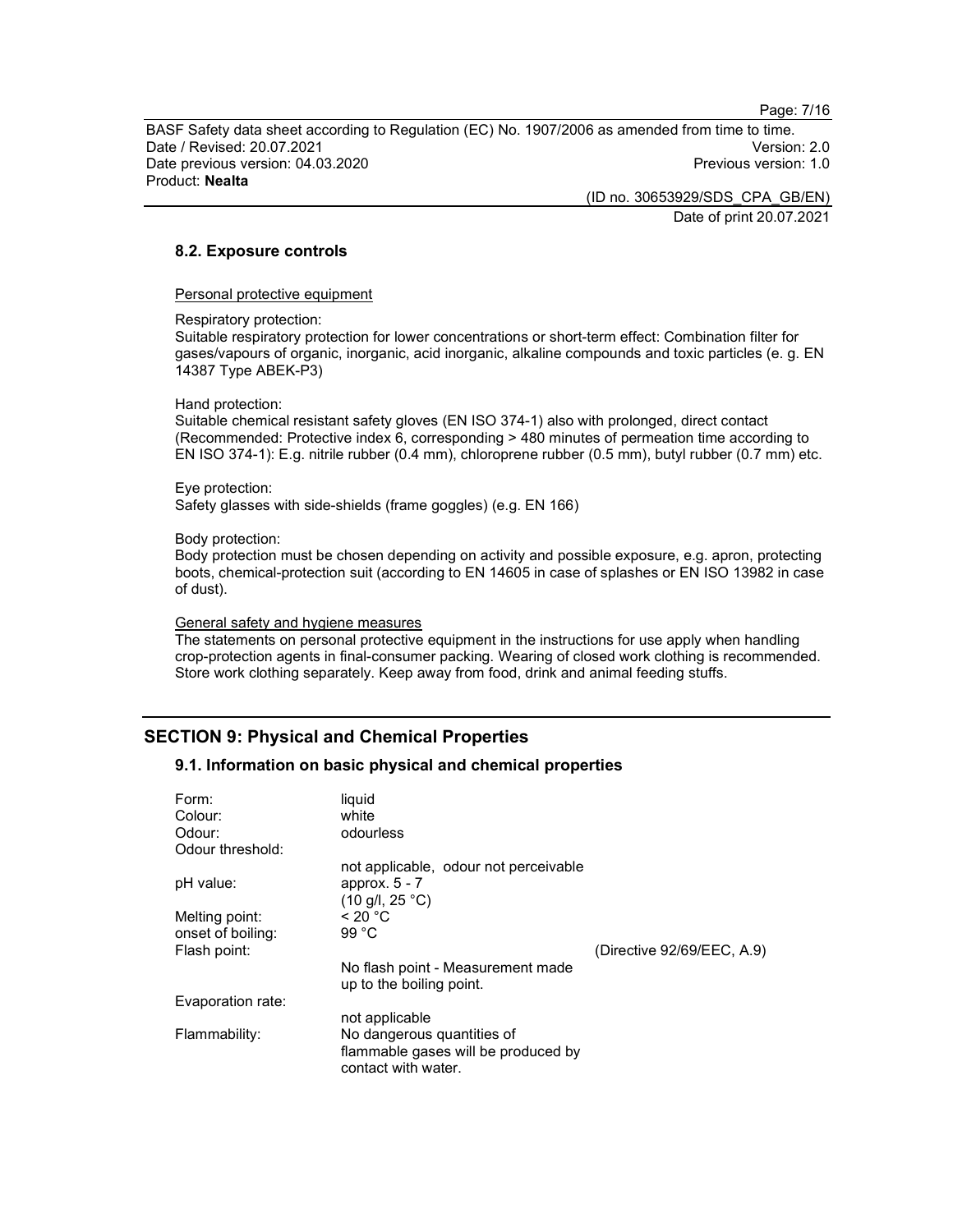BASF Safety data sheet according to Regulation (EC) No. 1907/2006 as amended from time to time.<br>Date / Revised: 20.07.2021 Date / Revised: 20.07.2021 Date previous version: 04.03.2020 **Previous version: 1.0** Previous version: 1.0 Product: Nealta

|                                                     |                                                                                                                                                                                                                                               | Date of print 20.07.2021          |
|-----------------------------------------------------|-----------------------------------------------------------------------------------------------------------------------------------------------------------------------------------------------------------------------------------------------|-----------------------------------|
| Lower explosion limit:                              |                                                                                                                                                                                                                                               |                                   |
|                                                     | As a result of our experience with this<br>product and our knowledge of its<br>composition we do not expect any<br>hazard as long as the product is used<br>appropriately and in accordance with<br>the intended use.                         |                                   |
| Upper explosion limit:                              |                                                                                                                                                                                                                                               |                                   |
|                                                     | As a result of our experience with this<br>product and our knowledge of its<br>composition we do not expect any<br>hazard as long as the product is used<br>appropriately and in accordance with<br>the intended use.                         |                                   |
| Ignition temperature:                               | approx. 370 °C                                                                                                                                                                                                                                | (Regulation 440/2008/EC,<br>A.15) |
| Vapour pressure:                                    | approx. 23.4 hPa<br>(20 °C)                                                                                                                                                                                                                   |                                   |
| Density:                                            | Information applies to the solvent.<br>approx. 1.07 g/cm3<br>(20 °C)                                                                                                                                                                          |                                   |
| Relative vapour density (air):                      |                                                                                                                                                                                                                                               |                                   |
|                                                     | not applicable                                                                                                                                                                                                                                |                                   |
| Solubility in water:                                | dispersible                                                                                                                                                                                                                                   |                                   |
| Partitioning coefficient n-octanol/water (log Kow): |                                                                                                                                                                                                                                               |                                   |
|                                                     | not applicable                                                                                                                                                                                                                                |                                   |
| Self ignition:                                      | not applicable                                                                                                                                                                                                                                |                                   |
|                                                     | Thermal decomposition: 175 °C, 80 kJ/kg, (DSC (OECD 113))<br>310 °C, 50 kJ/kg, (DSC (OECD 113))<br>400 °C, > 120 kJ/kg, (DSC (OECD 113))<br>Not a substance liable to self-decomposition according to UN transport<br>regulations, class 4.1. |                                   |
| Viscosity, dynamic:                                 | approx. 20 mPa.s<br>(20 °C, 100 1/s)                                                                                                                                                                                                          |                                   |
| Explosion hazard:<br>Fire promoting properties:     | not explosive<br>not fire-propagating                                                                                                                                                                                                         |                                   |

## 9.2. Other information

Other Information: If necessary, information on other physical and chemical parameters is indicated in this section.

### SECTION 10: Stability and Reactivity

#### 10.1. Reactivity

No hazardous reactions if stored and handled as prescribed/indicated.

### 10.2. Chemical stability

The product is stable if stored and handled as prescribed/indicated.

#### 10.3. Possibility of hazardous reactions

No hazardous reactions if stored and handled as prescribed/indicated.

Page: 8/16

(ID no. 30653929/SDS\_CPA\_GB/EN)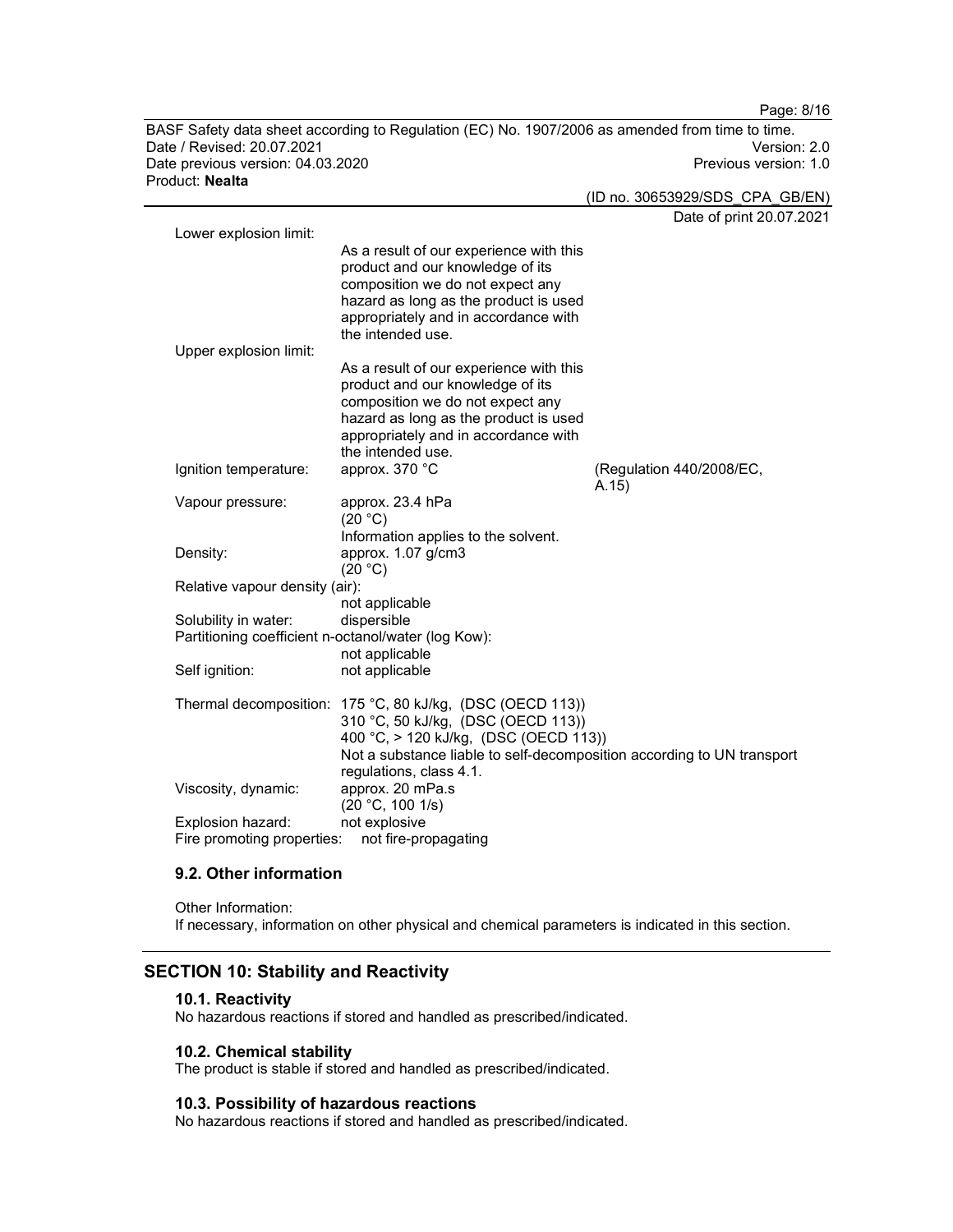Page: 9/16

BASF Safety data sheet according to Regulation (EC) No. 1907/2006 as amended from time to time. Date / Revised: 20.07.2021 Version: 2.0 Date previous version: 04.03.2020 Previous version: 1.0 Product: Nealta

(ID no. 30653929/SDS\_CPA\_GB/EN)

Date of print 20.07.2021

### 10.4. Conditions to avoid

See SDS section 7 - Handling and storage.

#### 10.5. Incompatible materials

Substances to avoid: strong acids, strong bases, strong oxidizing agents

#### 10.6. Hazardous decomposition products

Hazardous decomposition products: No hazardous decomposition products if stored and handled as prescribed/indicated.

### SECTION 11: Toxicological Information

#### 11.1. Information on toxicological effects

Acute toxicity

Assessment of acute toxicity: Virtually nontoxic after a single ingestion. Virtually nontoxic after a single skin contact. Virtually nontoxic by inhalation.

Experimental/calculated data: LD50 rat (oral): > 2,000 mg/kg (OECD Guideline 423) No mortality was observed.

LC50 rat (by inhalation): > 5.18 mg/l 4 h (OECD Guideline 403) No mortality was observed.

LD50 rat (dermal): > 5,000 mg/kg (OECD Guideline 402)

**Irritation** 

Assessment of irritating effects: Not irritating to the skin. Not irritating to the eyes.

Experimental/calculated data: Skin corrosion/irritation rabbit: non-irritant (OECD Guideline 404)

Serious eye damage/irritation rabbit: non-irritant (OECD Guideline 405)

#### Respiratory/Skin sensitization

Assessment of sensitization: Sensitization after skin contact possible. The product has not been tested. The statement has been derived from the properties of the individual components.

Information on: 2-methylisothiazol-3(2H)-one Experimental/calculated data: guinea pig: skin sensitizing (OECD Guideline 406) ----------------------------------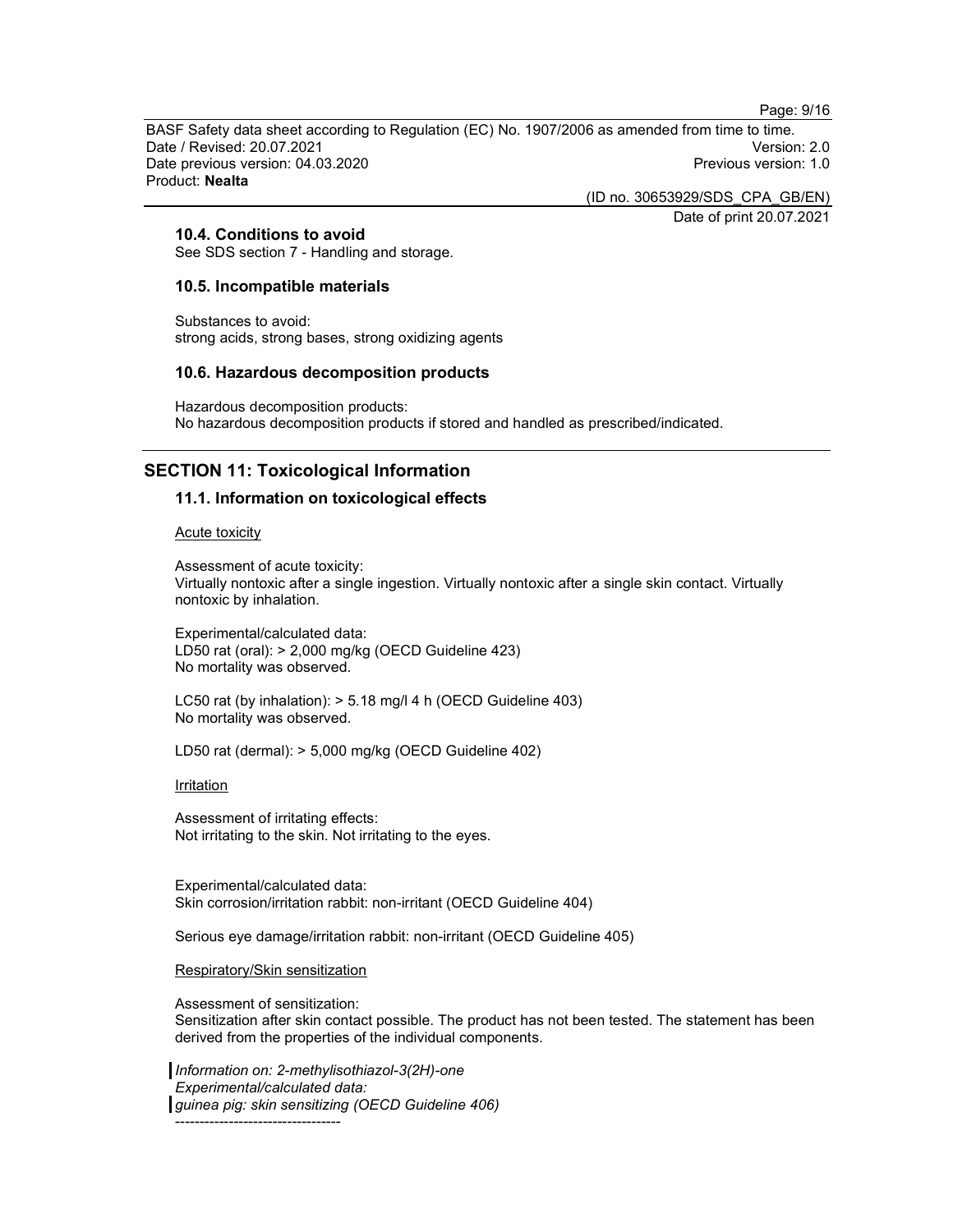Page: 10/16

BASF Safety data sheet according to Regulation (EC) No. 1907/2006 as amended from time to time. Date / Revised: 20.07.2021 Version: 2.0 Date previous version: 04.03.2020 Previous version: 1.0 Product: Nealta

(ID no. 30653929/SDS\_CPA\_GB/EN)

Date of print 20.07.2021

#### Germ cell mutagenicity

Assessment of mutagenicity:

Mutagenicity tests revealed no genotoxic potential. The product has not been tested. The statement has been derived from the properties of the individual components.

#### **Carcinogenicity**

Assessment of carcinogenicity: The product has not been tested. The statement has been derived from the properties of the individual components.

Information on: Cyflumetofen (ISO); 2-methoxyethyl (RS)-2-(4-tert-butylphenyl)-2-cyano-3-oxo-3- (α,α,α-trifluoro-o-tolyl) propionate Assessment of carcinogenicity:

Indication of possible carcinogenic effect in animal tests.

----------------------------------

#### Reproductive toxicity

Assessment of reproduction toxicity:

The results of animal studies gave no indication of a fertility impairing effect. The product has not been tested. The statement has been derived from the properties of the individual components.

#### Developmental toxicity

Assessment of teratogenicity:

Animal studies gave no indication of a developmental toxic effect at doses that were not toxic to the parental animals. The product has not been tested. The statement has been derived from the properties of the individual components.

#### Specific target organ toxicity (single exposure)

Assessment of STOT single:

Based on the available information there is no specific target organ toxicity to be expected after a single exposure.

Remarks: The product has not been tested. The statement has been derived from the properties of the individual components.

Repeated dose toxicity and Specific target organ toxicity (repeated exposure)

Assessment of repeated dose toxicity:

No substance-specific organtoxicity was observed after repeated administration to animals. The product has not been tested. The statement has been derived from the properties of the individual components.

#### Aspiration hazard

No aspiration hazard expected.

The product has not been tested. The statement has been derived from the properties of the individual components.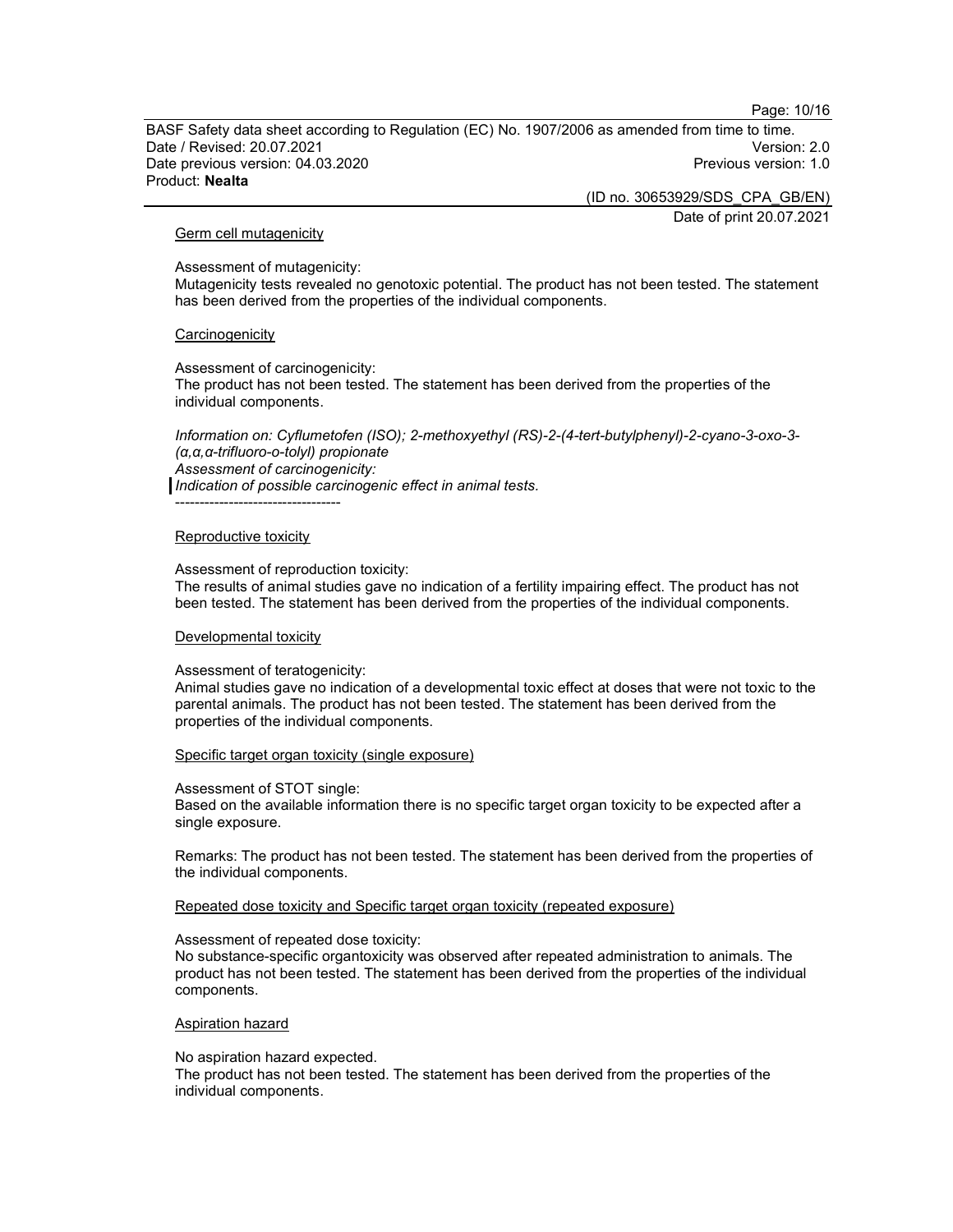Page: 11/16

BASF Safety data sheet according to Regulation (EC) No. 1907/2006 as amended from time to time. Date / Revised: 20.07.2021 Version: 2.0 Date previous version: 04.03.2020 Previous version: 1.0 Product: Nealta

(ID no. 30653929/SDS\_CPA\_GB/EN)

Date of print 20.07.2021

Other relevant toxicity information

Misuse can be harmful to health.

### SECTION 12: Ecological Information

### 12.1. Toxicity

Assessment of aquatic toxicity: There is a high probability that the product is not acutely harmful to aquatic organisms. The product has not been tested. The statement has been derived from substances/products of a similar structure or composition.

Toxicity to fish: LC50 (96 h) > 4.45 mg/l, Oncorhynchus mykiss

Aquatic invertebrates: EC50 (48 h) > 3.5 mg/l, Daphnia magna

Aquatic plants: EC50 (72 h) > 1.4 mg/l, Pseudokirchneriella subcapitata

No observed effect concentration (72 h) > 1.4 mg/l, Pseudokirchneriella subcapitata

Information on: Cyflumetofen (ISO); 2-methoxyethyl (RS)-2-(4-tert-butylphenyl)-2-cyano-3-oxo-3- (α,α,α-trifluoro-o-tolyl) propionate Chronic toxicity to fish: No observed effect concentration (28 d) 0.072 mg/l, Cyprinus carpio (OECD Guideline 215, Flow

through.)

No observed effect concentration (34 d) 0.0292 mg/l, Pimephales promelas (OECD Guideline 210, Flow through.) ----------------------------------

Information on: Cyflumetofen (ISO); 2-methoxyethyl (RS)-2-(4-tert-butylphenyl)-2-cyano-3-oxo-3- (α,α,α-trifluoro-o-tolyl) propionate

Chronic toxicity to aquatic invertebrates:

No observed effect concentration (21 d) 0.065 mg/l, Daphnia magna (OECD Guideline 211, Flow through.)

No observed effect concentration (21 d) > 0.0162 mg/l, Daphnia magna (OECD Guideline 211, Flow through.)

No observed effect concentration (4 d) > 0.0063 mg/l, aquatic mollusc ----------------------------------

#### 12.2. Persistence and degradability

Assessment biodegradation and elimination (H2O): The product has not been tested. The statement has been derived from the properties of the individual components.

Information on: Cyflumetofen (ISO); 2-methoxyethyl (RS)-2-(4-tert-butylphenyl)-2-cyano-3-oxo-3- (α,α,α-trifluoro-o-tolyl) propionate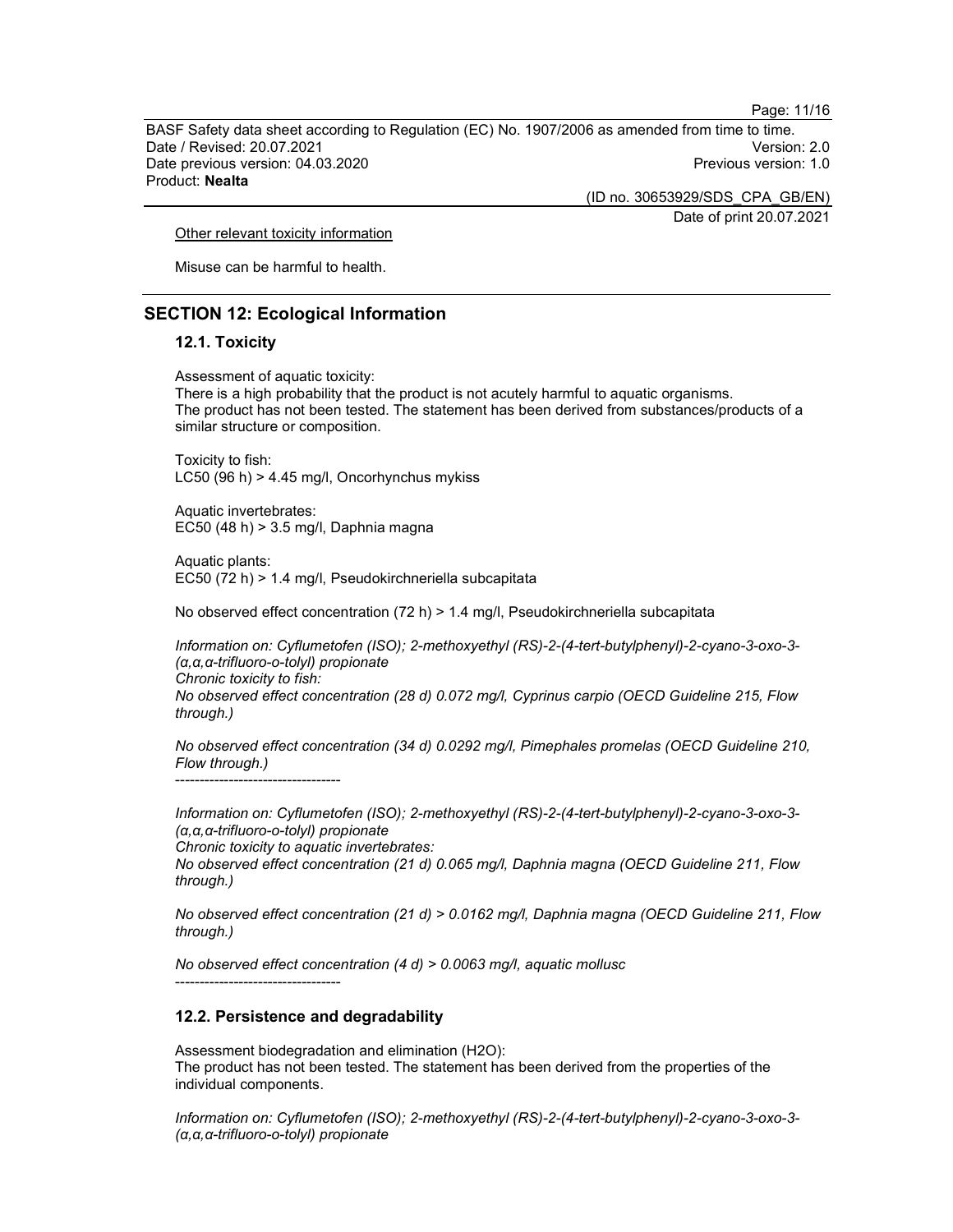Page: 12/16

BASF Safety data sheet according to Regulation (EC) No. 1907/2006 as amended from time to time. Date / Revised: 20.07.2021 Version: 2.0 Date previous version: 04.03.2020 Previous version: 1.0 Product: Nealta

(ID no. 30653929/SDS\_CPA\_GB/EN)

Date of print 20.07.2021

Assessment biodegradation and elimination (H2O): Product is not expected to be readily biodegradable. ----------------------------------

### 12.3. Bioaccumulative potential

Assessment bioaccumulation potential: The product has not been tested. The statement has been derived from the properties of the individual components.

Information on: Cyflumetofen (ISO); 2-methoxyethyl (RS)-2-(4-tert-butylphenyl)-2-cyano-3-oxo-3- (α,α,α-trifluoro-o-tolyl) propionate Bioaccumulation potential:

Bioconcentration factor (BCF): < 100, Cyprinus carpio Does not accumulate in organisms. ----------------------------------

### 12.4. Mobility in soil

Assessment transport between environmental compartments: Adsorption in soil: The product has not been tested. The statement has been derived from the properties of the individual components.

Information on: Cyflumetofen (ISO); 2-methoxyethyl (RS)-2-(4-tert-butylphenyl)-2-cyano-3-oxo-3- (α,α,α-trifluoro-o-tolyl) propionate Assessment transport between environmental compartments: Adsorption in soil: Adsorption to solid soil phase is expected. ----------------------------------

### 12.5. Results of PBT and vPvB assessment

The product does not contain a substance fulfilling the PBT (persistent/bioaccumulative/toxic) criteria or the vPvB (very persistent/very bioaccumulative) criteria.

#### 12.6. Other adverse effects

The product does not contain substances that are listed in Regulation (EC) 1005/2009 on substances that deplete the ozone layer.

#### 12.7. Additional information

Other ecotoxicological advice: Do not discharge product into the environment without control.

### SECTION 13: Disposal Considerations

#### 13.1. Waste treatment methods

Must be disposed of or incinerated in accordance with local regulations.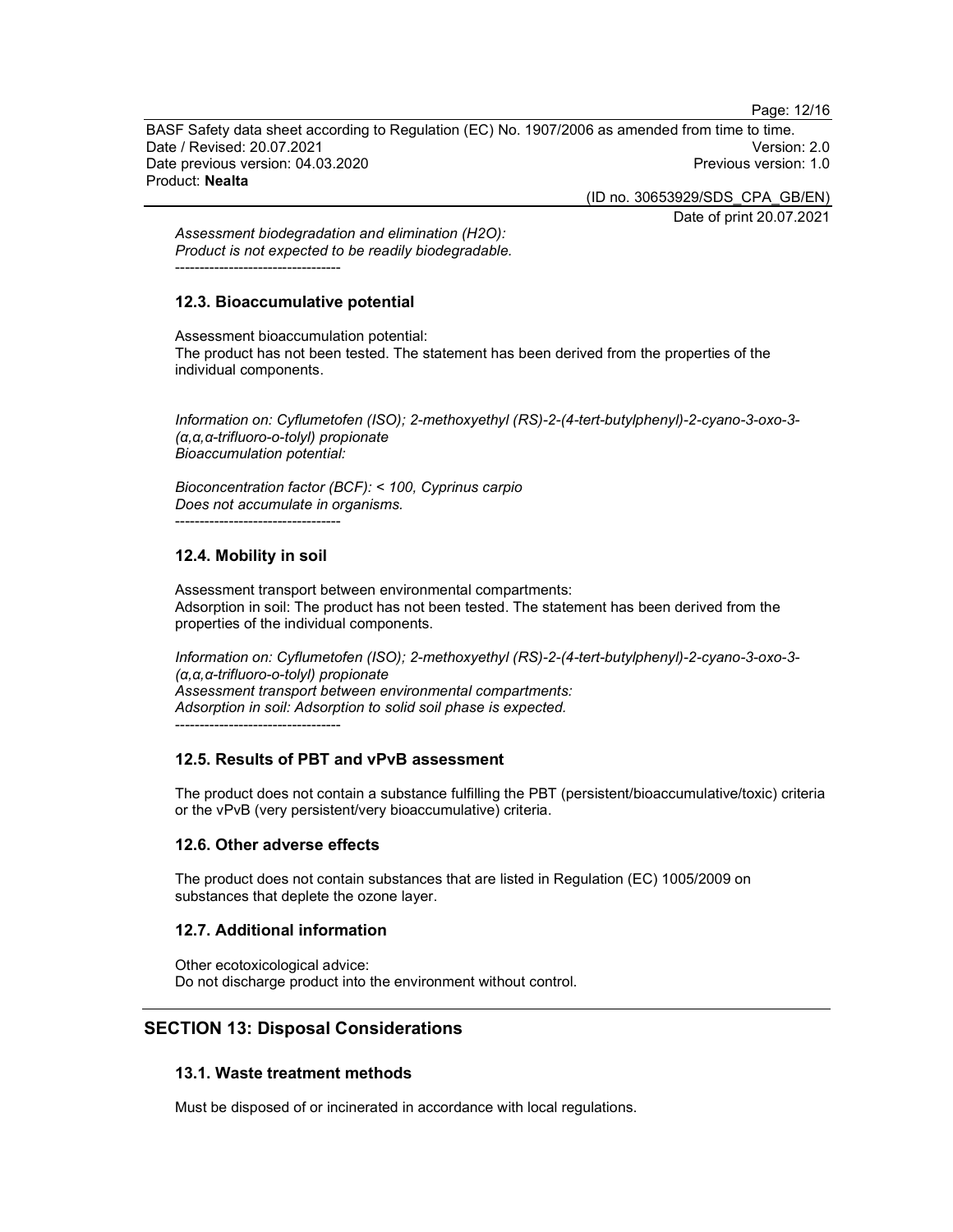Page: 13/16

BASF Safety data sheet according to Regulation (EC) No. 1907/2006 as amended from time to time.<br>Date / Revised: 20.07.2021 Date / Revised: 20.07.2021 Date previous version: 04.03.2020 **Previous version: 1.0** Previous version: 1.0 Product: Nealta

(ID no. 30653929/SDS\_CPA\_GB/EN)

Date of print 20.07.2021

The UK Environmental Protection (Duty of Care) Regulations (EP) and amendments should be noted (United Kingdom).

This product and any uncleaned containers must be disposed of as hazardous waste in accordance with the 2005 Hazardous Waste Regulations and amendments (United Kingdom)

Contaminated packaging:

Contaminated packaging should be emptied as far as possible and disposed of in the same manner as the substance/product.

### SECTION 14: Transport Information

#### Land transport

#### ADR

| UN number<br>UN proper shipping name:<br>Transport hazard class(es):<br>Packing group:<br>Environmental hazards:<br>Special precautions for<br>user: | UN3082<br>ENVIRONMENTALLY HAZARDOUS SUBSTANCE, LIQUID,<br>N.O.S. (contains CYFLUMETOFEN)<br>9, EHSM<br>Ш<br>yes<br>None known                     |
|------------------------------------------------------------------------------------------------------------------------------------------------------|---------------------------------------------------------------------------------------------------------------------------------------------------|
| <b>RID</b>                                                                                                                                           |                                                                                                                                                   |
| UN number<br>UN proper shipping name:<br>Transport hazard class(es):<br>Packing group:<br>Environmental hazards:<br>Special precautions for<br>user: | <b>UN3082</b><br>ENVIRONMENTALLY HAZARDOUS SUBSTANCE, LIQUID,<br>N.O.S. (contains CYFLUMETOFEN)<br>9, EHSM<br>$\mathbf{III}$<br>ves<br>None known |
| Inland waterway transport<br><b>ADN</b>                                                                                                              |                                                                                                                                                   |
| UN number<br>UN proper shipping name:                                                                                                                | <b>UN3082</b><br>ENVIRONMENTALLY HAZARDOUS SUBSTANCE, LIQUID,<br>N.O.S. (contains CYFLUMETOFEN)                                                   |
| Transport hazard class(es):<br>Packing group:<br>Environmental hazards:<br>Special precautions for<br>user:                                          | 9. EHSM<br>Ш<br>ves<br>None known                                                                                                                 |
| <b>Transport in inland waterway vessel</b>                                                                                                           |                                                                                                                                                   |

Not evaluated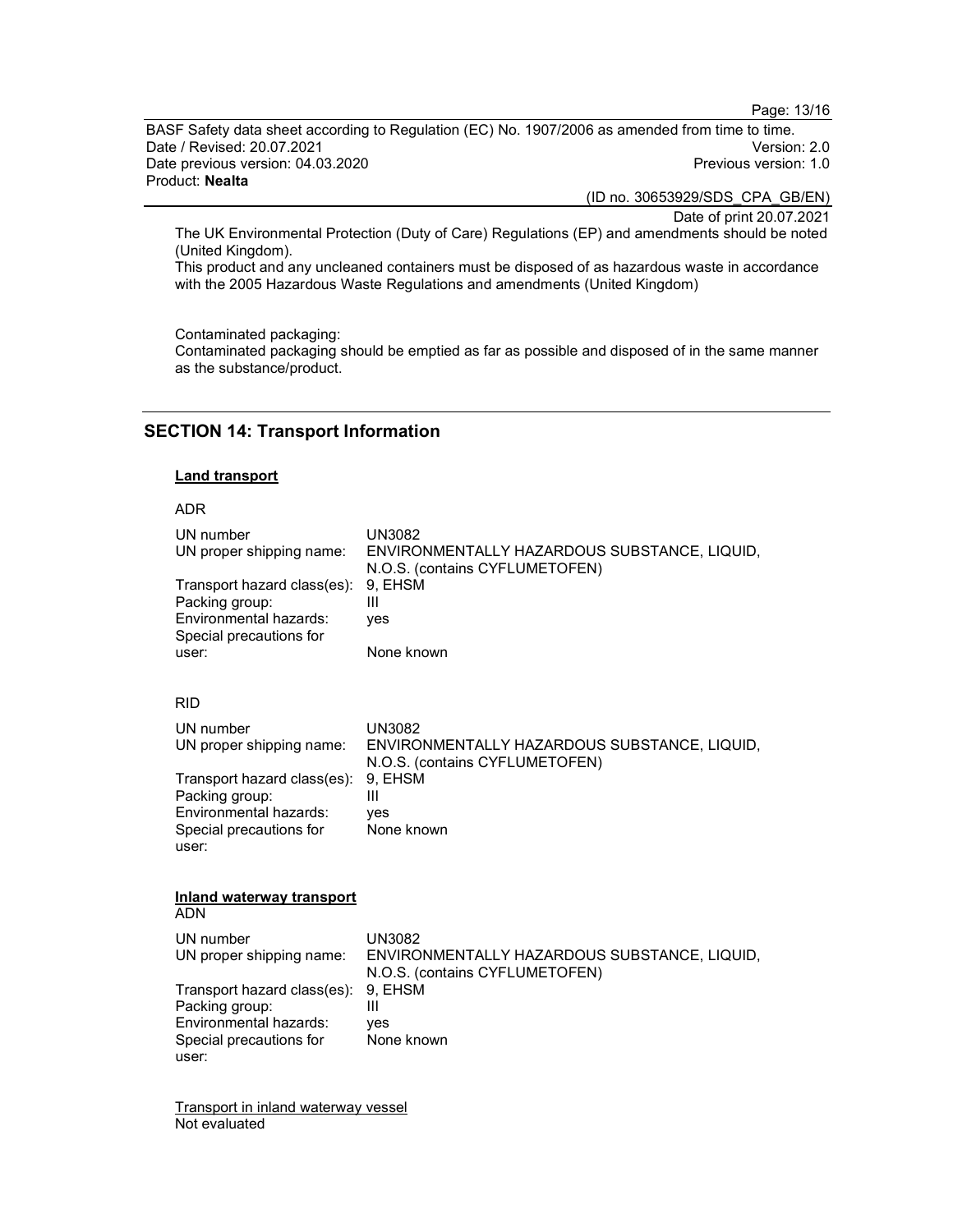Page: 14/16

BASF Safety data sheet according to Regulation (EC) No. 1907/2006 as amended from time to time. Date / Revised: 20.07.2021 Version: 2.0 Date previous version: 04.03.2020 **Previous version: 1.0** Previous version: 1.0 Product: Nealta

(ID no. 30653929/SDS\_CPA\_GB/EN)

Date of print 20.07.2021

### Sea transport

| ۰, |  |
|----|--|
|----|--|

| UN number:                  | <b>UN 3082</b>                               |
|-----------------------------|----------------------------------------------|
| UN proper shipping name:    | ENVIRONMENTALLY HAZARDOUS SUBSTANCE, LIQUID, |
|                             | N.O.S. (contains CYFLUMETOFEN)               |
| Transport hazard class(es): | 9. EHSM                                      |
| Packing group:              | Ш                                            |
| Environmental hazards:      | ves                                          |
|                             | Marine pollutant: YES                        |
| Special precautions for     | None known                                   |
| user:                       |                                              |

#### Air transport

#### IATA/ICAO

| UN number:                          | UN 3082                                      |
|-------------------------------------|----------------------------------------------|
| UN proper shipping name:            | ENVIRONMENTALLY HAZARDOUS SUBSTANCE, LIQUID, |
|                                     | N.O.S. (contains CYFLUMETOFEN)               |
| Transport hazard class(es): 9, EHSM |                                              |
| Packing group:                      | Ш                                            |
| Environmental hazards:              | ves                                          |
| Special precautions for             | None known                                   |
| user:                               |                                              |

#### 14.1. UN number

See corresponding entries for "UN number" for the respective regulations in the tables above.

#### 14.2. UN proper shipping name

See corresponding entries for "UN proper shipping name" for the respective regulations in the tables above.

#### 14.3. Transport hazard class(es)

See corresponding entries for "Transport hazard class(es)" for the respective regulations in the tables above.

#### 14.4. Packing group

See corresponding entries for "Packing group" for the respective regulations in the tables above.

#### 14.5. Environmental hazards

See corresponding entries for "Environmental hazards" for the respective regulations in the tables above.

### 14.6. Special precautions for user

See corresponding entries for "Special precautions for user" for the respective regulations in the tables above.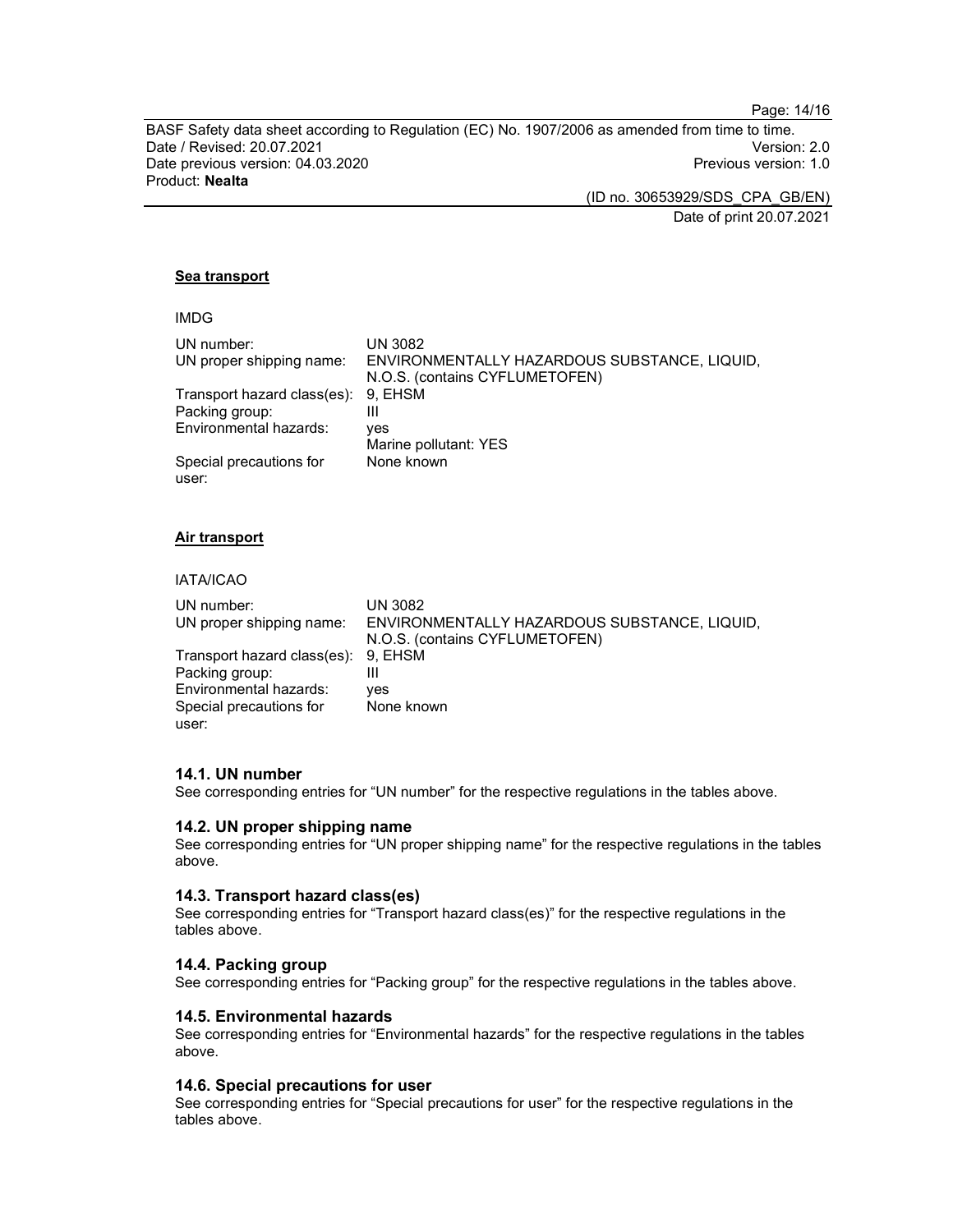Page: 15/16

BASF Safety data sheet according to Regulation (EC) No. 1907/2006 as amended from time to time. Date / Revised: 20.07.2021 Version: 2.0 Date previous version: 04.03.2020 Previous version: 1.0 Product: Nealta

(ID no. 30653929/SDS\_CPA\_GB/EN)

Date of print 20.07.2021

### 14.7. Transport in bulk according to Annex II of MARPOL and the IBC Code

Regulation: Not evaluated Shipment approved: Not evaluated Pollution name: Not evaluated Pollution category: Not evaluated Ship Type: Not evaluated

#### Further information

Caution - substance not yet fully tested.

Product may be shipped as non-hazardous in suitable packages containing a net quantity of 5 L or less under the provisions of various regulatory agencies: ADR, RID, ADN: Special Provision 375; IMDG: 2.10.2.7; IATA: A197; TDG: Special Provision 99(2); 49CFR: §171.4 (c) (2) and also the Special Provision 375 in Appendix B which is regulated in China "Regulations Concerning Road Transportation of Dangerous Goods Part 3 Part 3: Index of dangerous goods name and transportation requirements" (JT/T 617.3)

This product is subject to the most recent edition of "The Carriage of Dangerous Goods and Use of Transportable Pressure Equipment Regulations" and their amendments (United Kingdom).

### SECTION 15: Regulatory Information

### 15.1. Safety, health and environmental regulations/legislation specific for the substance or mixture

Prohibitions, Restrictions and Authorizations

Annex XVII of Regulation (EC) No 1907/2006: Number on List: 3

Restrictions of Regulation (EC) No 1907/2006, Annex XVII, do not apply for the intended use(s) of the product given in this SDS.

Directive 2012/18/EU - Control of Major Accident Hazards involving dangerous substances (EU): Listed in above regulation: no

This product is classified under the European CLP Regulation. (United Kingdom) The data should be considered when making any assessment under the Control of Substances Hazardous to Health Regulations (COSHH), and related guidance, for example, 'COSHH Essentials' (United Kingdom).

### 15.2. Chemical Safety Assessment

Advice on product handling can be found in sections 7 and 8 of this safety data sheet.

### SECTION 16: Other Information

For proper and safe use of this product, please refer to the approval conditions laid down on the product label.

Full text of the classifications, including the hazard classes and the hazard statements, if mentioned in section 2 or 3: